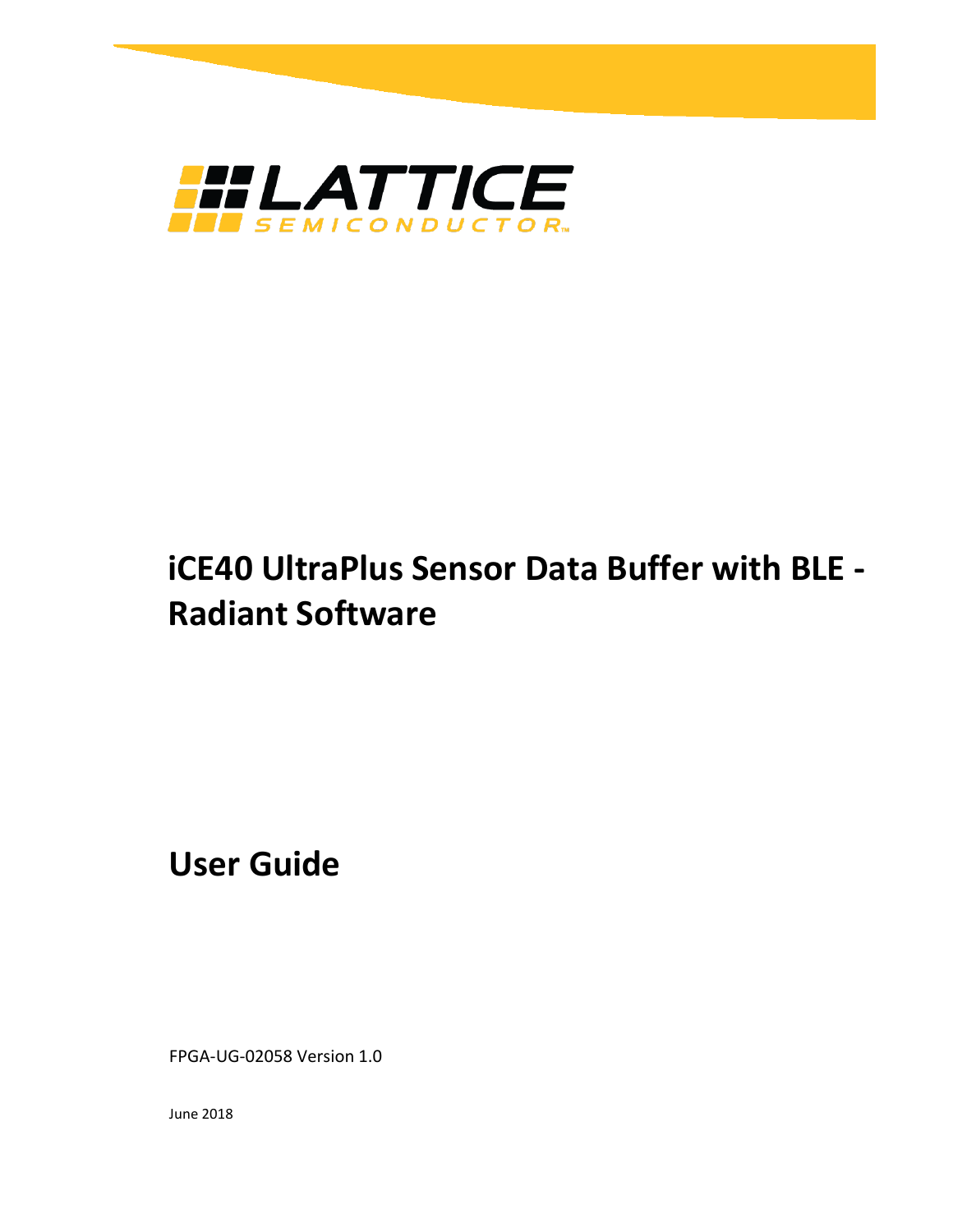

### **Contents**

| 1.   |  |
|------|--|
| 2.   |  |
| 3.   |  |
| 3.1. |  |
| 3.2. |  |
| 3.3. |  |
|      |  |
| 4.   |  |
| 4.1. |  |
| 4.2. |  |
| 4.3. |  |
| 5.   |  |
|      |  |
|      |  |

### **Figures**

### **Tables**

|--|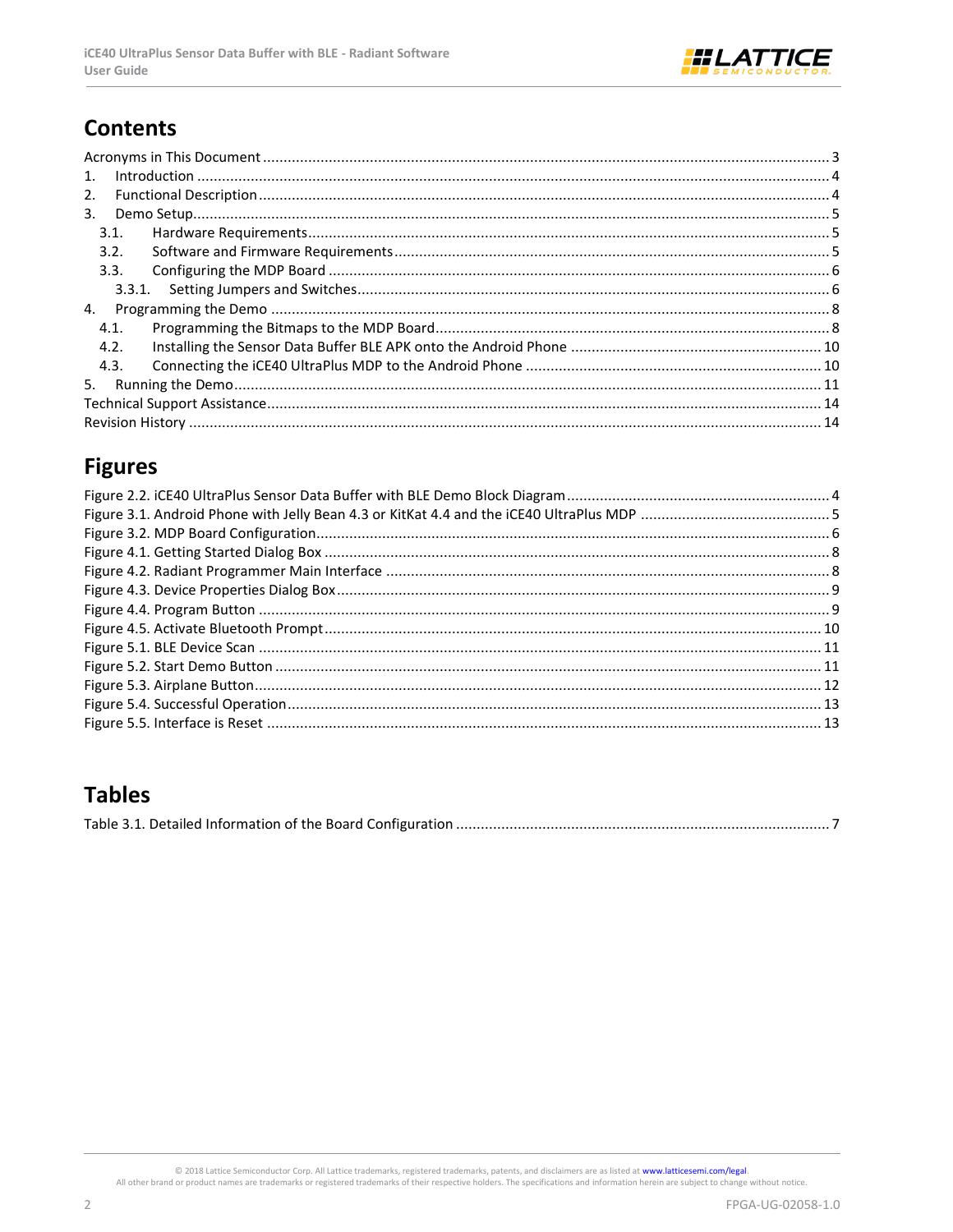

## <span id="page-2-0"></span>**Acronyms in This Document**

A list of acronyms used in this document.

| Acronym     | <b>Definition</b>               |
|-------------|---------------------------------|
| APK         | <b>Application Package Kit</b>  |
| <b>BLE</b>  | <b>Bluetooth Low Energy</b>     |
| <b>FPGA</b> | Field-Programmable Gate Array   |
| $I^2C$      | <b>Inter-Integrated Circuit</b> |
| <b>MDP</b>  | Mobile Development Platform     |
| <b>PCM</b>  | <b>Pulse Code Modulation</b>    |
| <b>PDM</b>  | <b>Pulse Density Modulation</b> |
| SPI         | Serial Peripheral Interface     |
| <b>SSP</b>  | <b>System Solution Platform</b> |

© 2018 Lattice Semiconductor Corp. All Lattice trademarks, registered trademarks, patents, and disclaimers are as listed at **www.latticesemi.com/legal**.<br>All other brand or product names trademarks or registered trademarks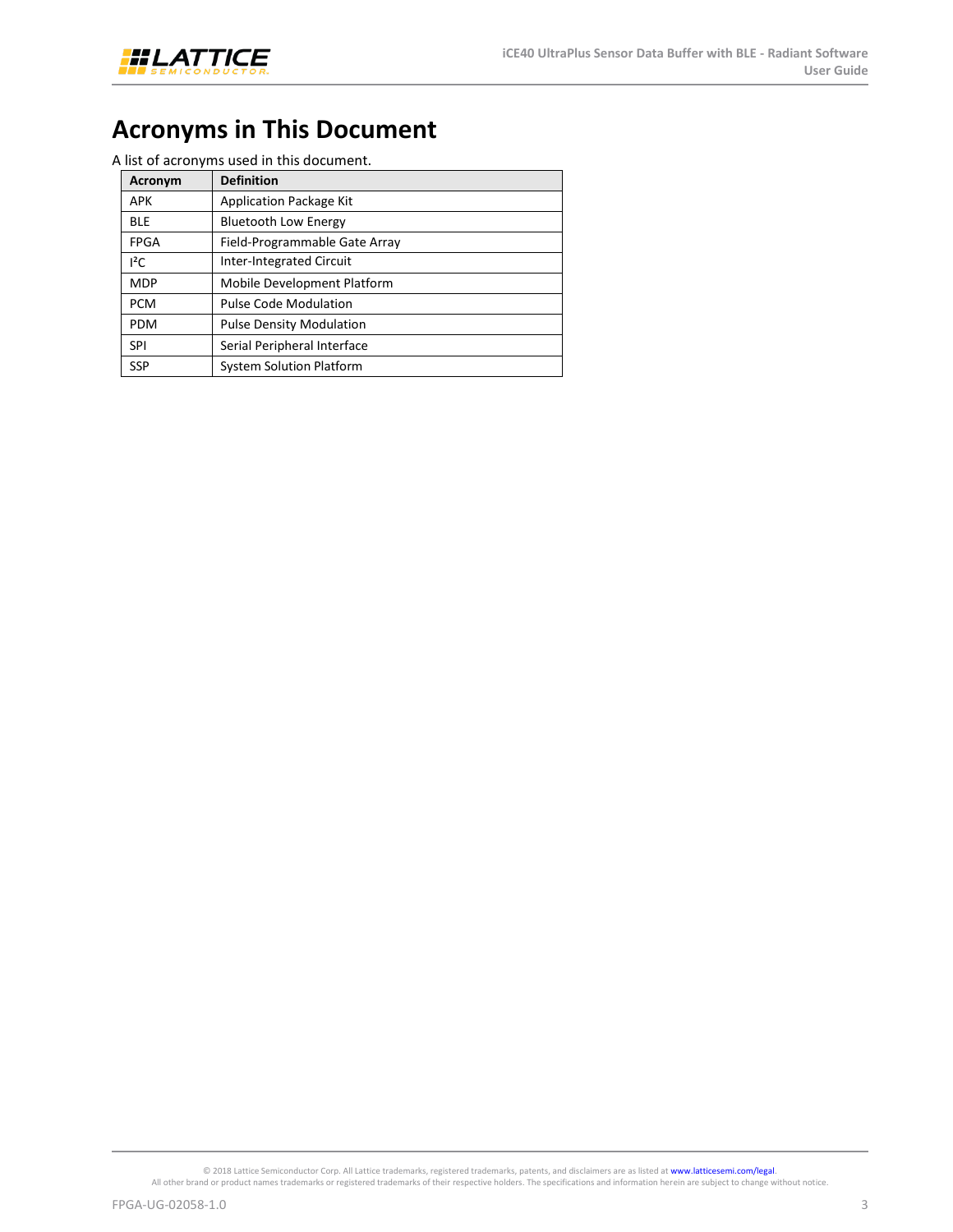

## <span id="page-3-0"></span>**1. Introduction**

The iCE40 UltraPlus™ Sensor Data Buffer with BLE demo shows the application of the sensor data buffer feature with Bluetooth Low Energy (BLE) on the iCE40 UltraPlus Mobile Development Platform (MDP). Data from the three sensors below is read for ten seconds and sent to the application to playback the movement.

- Accelerometer
- Gyroscope
- Magnetic field

## <span id="page-3-1"></span>**2. Functional Description**

[Figure 2.1](#page-3-2) shows the demo block diagram.



<span id="page-3-2"></span>**Figure 2.1. iCE40 UltraPlus Sensor Data Buffer with BLE Demo Block Diagram**

All other brand or product names are trademarks or registered trademarks of their respective holders. The specifications and information herein are subject to change without notice.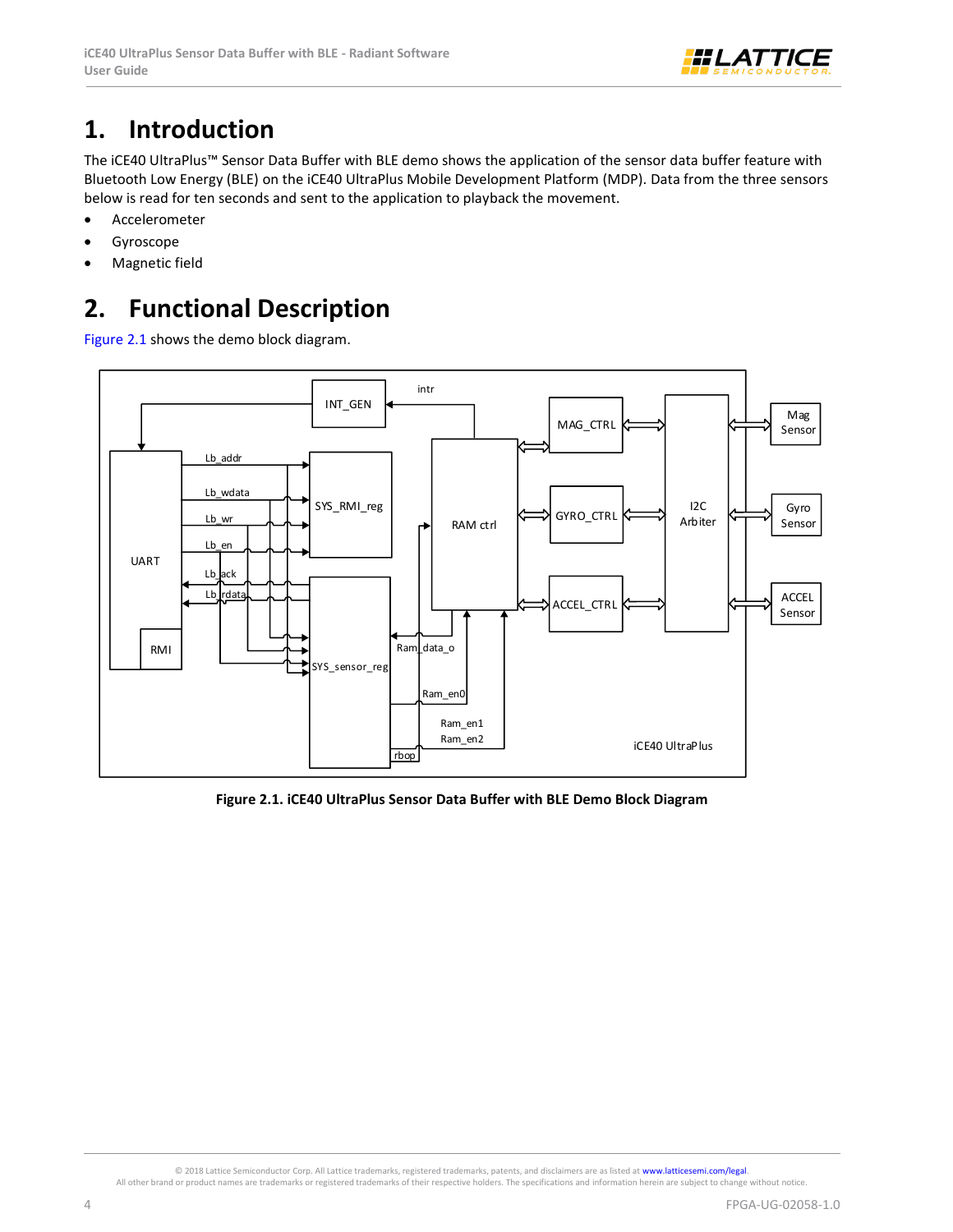

## <span id="page-4-0"></span>**3. Demo Setup**

This section describes the demo setup.

The demo setup consists of an Android phone with Jelly Bean 4.3 or higher and the iCE40 UltraPlus Mobile Development Platform.



**Figure 3.1. Android Phone with Jelly Bean 4.3 or KitKat 4.4 and the iCE40 UltraPlus MDP**

### <span id="page-4-3"></span><span id="page-4-1"></span>**3.1. Hardware Requirements**

- Android phone
- iCE40 UltraPlus MDP
- <span id="page-4-2"></span>USB Mini Port

### **3.2. Software and Firmware Requirements**

- Android Jelly Bean 4.3 or KitKat 4.4
- Radiant Programmer (Refer to the [http://www.latticesemi.com/Products/DesignSoftwareAndIP/FPGAandLDS/Radiant\)](http://www.latticesemi.com/Products/DesignSoftwareAndIP/FPGAandLDS/Radiant)
- Programming file for the iCE40 UltraPlus MDP

All other brand or product names trademarks or registered trademarks of their respective holders. The specifications and information herein are subject to change without notice.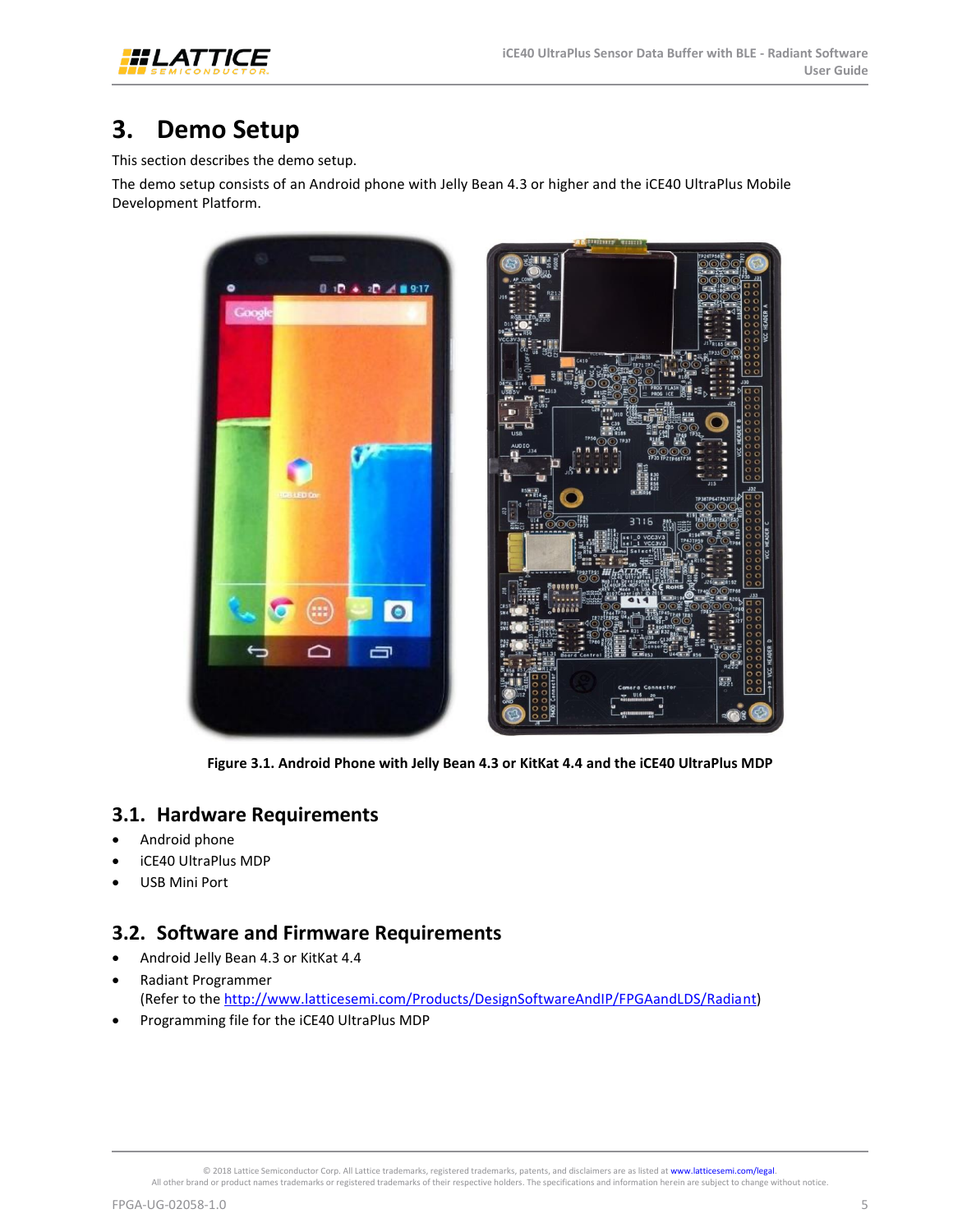

### <span id="page-5-0"></span>**3.3. Configuring the MDP Board**

#### <span id="page-5-1"></span>**3.3.1. Setting Jumpers and Switches**

Board reconfiguration is needed before running this demo. [Figure 3.2](#page-5-2) highlights (in orange boxes) all switches and jumpers need to be verified or reconfigured on Mobile Development Platform (MDP) board.



**Figure 3.2. MDP Board Configuration**

© 2018 Lattice Semiconductor Corp. All Lattice trademarks, registered trademarks, patents, and disclaimers are as listed at [www.latticesemi.com/legal.](http://www.latticesemi.com/legal) 

<span id="page-5-2"></span>All other brand or product names are trademarks or registered trademarks of their respective holders. The specifications and information herein are subject to change without notice.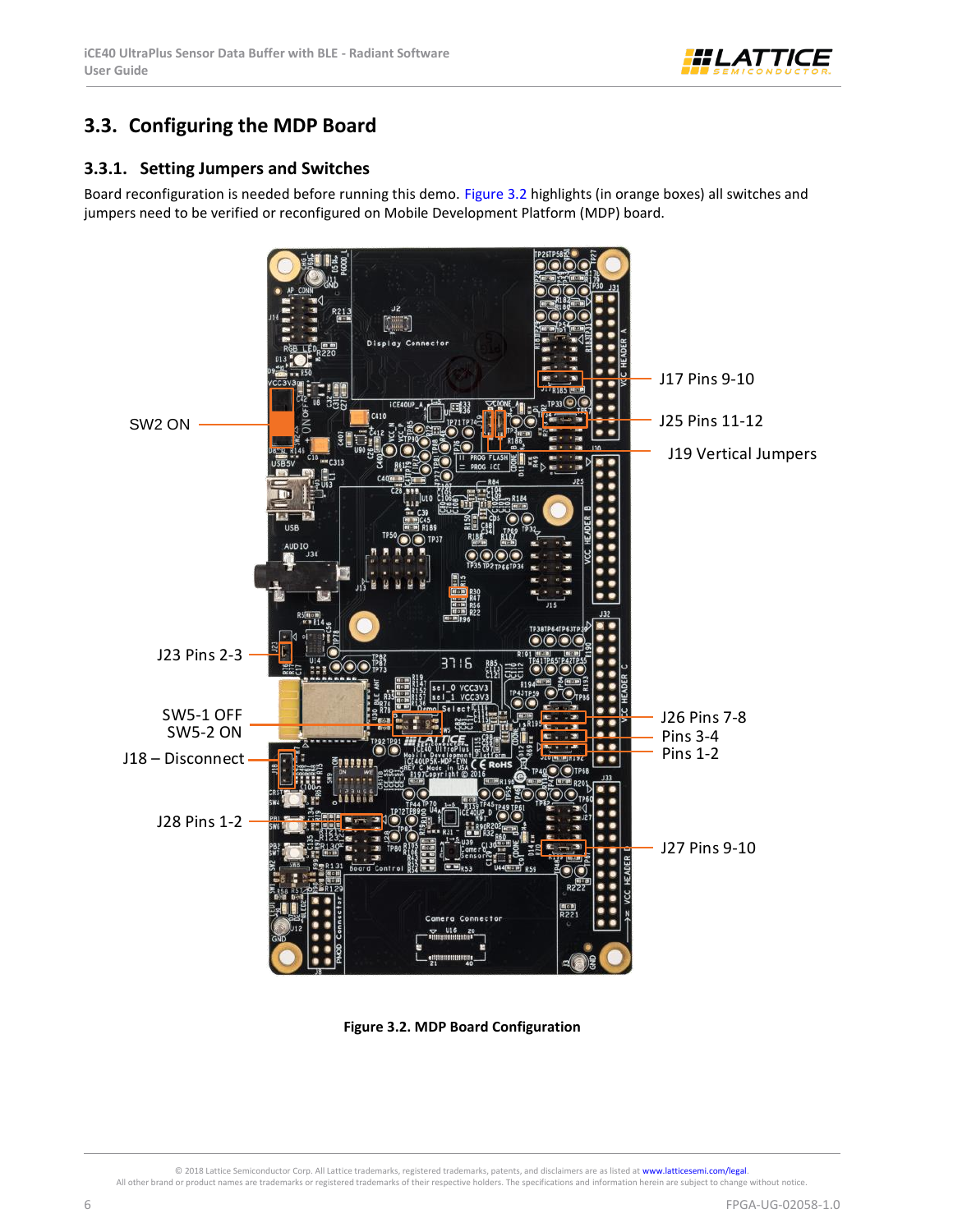

[Table 3.1](#page-6-0) lists the detailed information of these configurations on switches and jumpers.

| <b>Items</b>    | Configuration                      | <b>Description</b>                              |
|-----------------|------------------------------------|-------------------------------------------------|
| J17, J27        | Shunt pin 9-10                     | Disable ICE40UP5K A/D devices.                  |
| J25             | Shunt pin 11-12                    | Disable ICE40UP5K B device.                     |
| J26             | Shunt pins 1-2, 3-4, 7-8           | Enable ICE40UP5K C device.                      |
| J28             | Shunt pin 1-2                      | Enable Board control for programming SPI Flash. |
| J19             | Shunt pins 1-3, 2-4 (vertical)     | Enable programming SPI Flash                    |
| J23             | Shunt pin 2-3                      | Use Xtal U14 as clock source.                   |
| J18             | <b>Disconnect</b>                  | Default BLE program                             |
| SW <sub>2</sub> | Set to ON                          | Power switch, slide down for power-on.          |
| SW <sub>5</sub> | Set SW5-1 to OFF, and SW5-2 to ON. | Select ICE40UP5K C as target device.            |

#### <span id="page-6-0"></span>**Table 3.1. Detailed Information of the Board Configuration**

© 2018 Lattice Semiconductor Corp. All Lattice trademarks, registered trademarks, patents, and disclaimers are as listed at **www.latticesemi.com/legal**.<br>All other brand or product names trademarks or registered trademarks

FPGA-UG-02058-1.0 7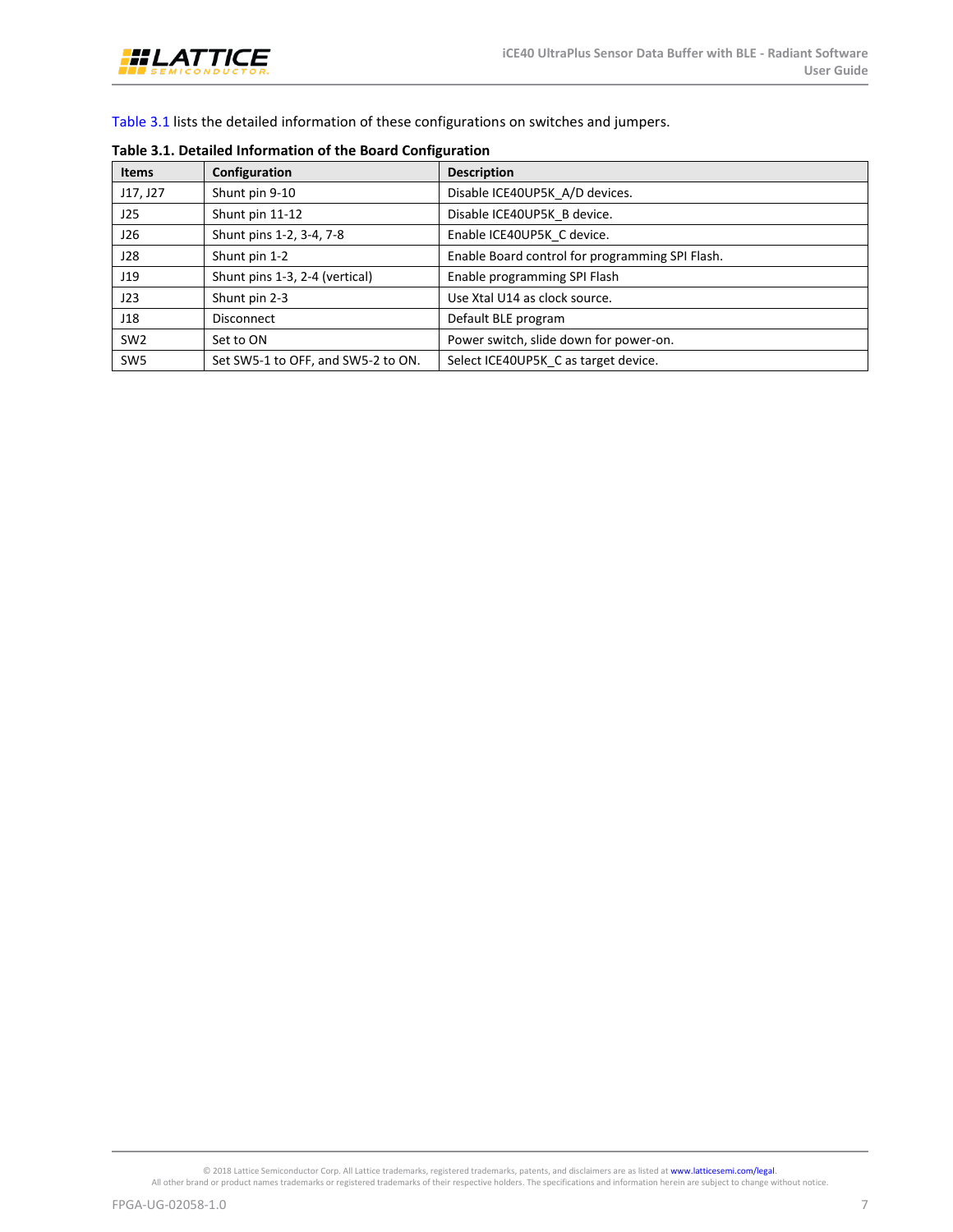

### <span id="page-7-1"></span><span id="page-7-0"></span>**4. Programming the Demo**

### **4.1. Programming the Bitmaps to the MDP Board**

To program the bitmaps to the MDP board:

- 1. Power ON the iCE40 UltraPlus MDP.
- 2. Start the Radiant Programmer tool.
- 3. In the Getting Started dialog box, select **Create a new project from a scan** as shown in [Figure 4.1.](#page-7-2)
- 4. Set Cable to **HW-USBN-2B (FTDI)**.
- 5. Set Port to **FTUSB-0**.

|                          | $\circledR$<br>$\mathbf x$<br>Radiant Programmer - Getting Started                           |
|--------------------------|----------------------------------------------------------------------------------------------|
| New Project:             |                                                                                              |
| Project Name:            | Test                                                                                         |
|                          | Project Location: C:\Users\Public\Documents\Test<br>Browse<br>▼                              |
|                          | O Create a new project from a scan                                                           |
| Cable: HW-USBN-2B (FTDI) | Port: FTUSB-0<br><b>Detect Cable</b><br>$\overline{\phantom{a}}$<br>$\overline{\phantom{a}}$ |
| C                        | Create a new blank project                                                                   |
| Open Project:            |                                                                                              |
| C                        | Open an existing programmer project                                                          |
|                          | C:\Users\Public\Documents\Test<br>Browse<br>$\overline{\phantom{a}}$                         |
|                          | OK<br>Cancel                                                                                 |

#### **Figure 4.1. Getting Started Dialog Box**

<span id="page-7-2"></span>6. Click **OK**. This opens the Radiant Programmer main interface as shown i[n Figure 4.2.](#page-7-3)

| File Edit View Run Tools Help<br>1968366008662                                                                                   |                 |          |  |  |  |  |
|----------------------------------------------------------------------------------------------------------------------------------|-----------------|----------|--|--|--|--|
|                                                                                                                                  |                 |          |  |  |  |  |
|                                                                                                                                  |                 |          |  |  |  |  |
| File Date/Time<br>Status<br>Device Family<br>Enable<br>File Name<br>Device<br>Operation                                          | <b>USERCODE</b> | Checksum |  |  |  |  |
| iCE40 UltraPlus<br>Erase, Program, Verify<br><b>iCE40UP5K</b><br>lic/Documents/Test/sensor_buf_top_bitmap.hex<br>$1/18$ 16:24:34 |                 |          |  |  |  |  |
| $1 \sqrt{ }$                                                                                                                     |                 |          |  |  |  |  |

#### **Figure 4.2. Radiant Programmer Main Interface**

- <span id="page-7-3"></span>7. Select **iCE40 UltraPlus** under Device Family.
- 8. Select **iCE40UP5K** under Device.
- 9. Right-click on the device and select **Device Properties** in the context menu. The **Device Properties** dialog box is displayed as shown i[n Figure 4.3.](#page-8-0)

All other brand or product names are trademarks or registered trademarks of their respective holders. The specifications and information herein are subject to change without notice.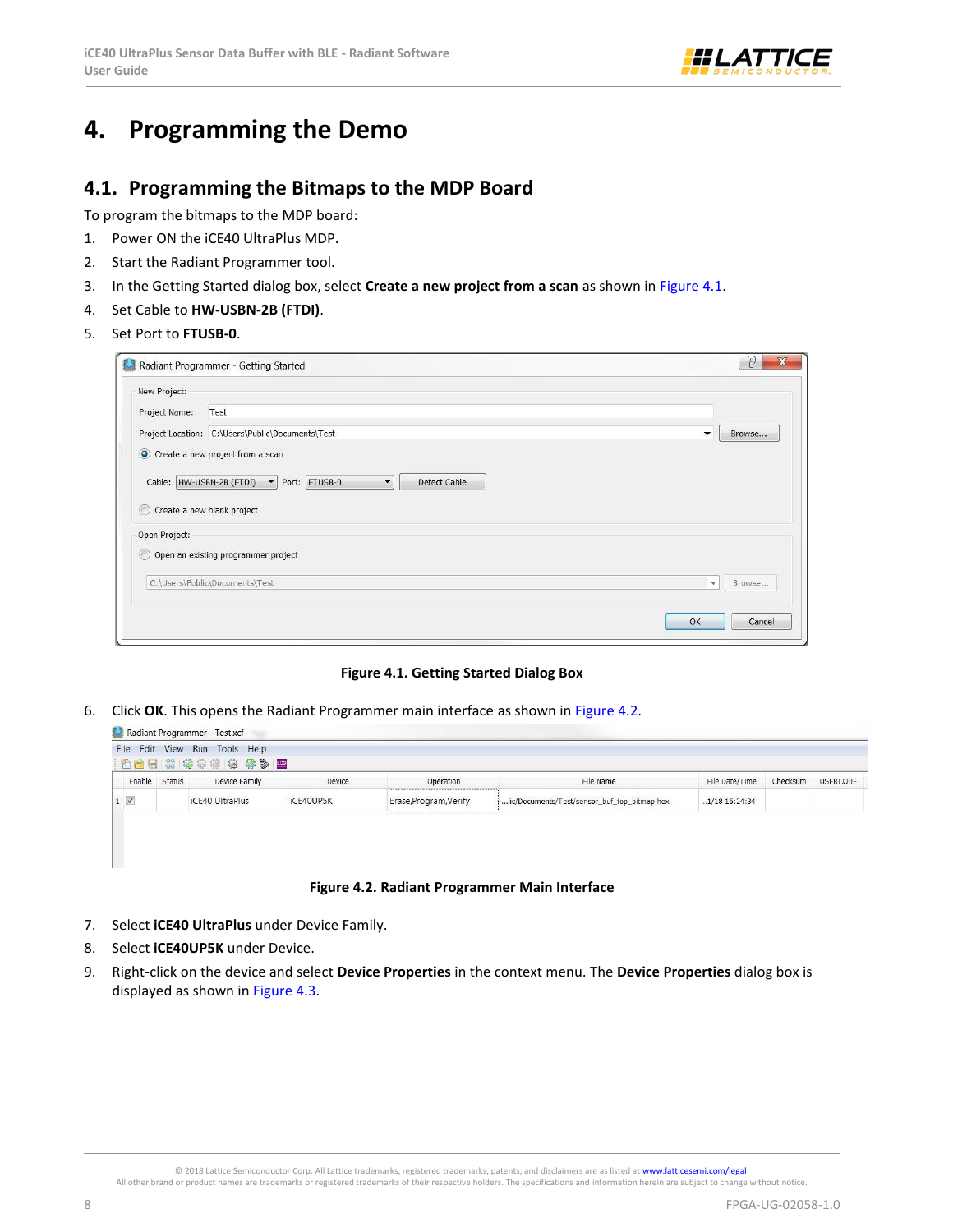

| General                                                            | Device Information |                                       |                |   |  |
|--------------------------------------------------------------------|--------------------|---------------------------------------|----------------|---|--|
| <b>Device Operation</b>                                            |                    |                                       |                |   |  |
| Target Memory:                                                     |                    | External SPI Flash Memory (SPI FLASH) |                |   |  |
| Port Interface:                                                    | <b>SPI</b>         |                                       |                |   |  |
| Access Mode:                                                       |                    | <b>Direct Programming</b>             |                | ▼ |  |
| Operation:                                                         |                    | Erase, Program, Verify                |                |   |  |
| Programming Options                                                |                    |                                       |                |   |  |
|                                                                    |                    |                                       |                |   |  |
| Programming file: demo_quickstart/Bitmap/sensor_buf_top_bitmap.hex |                    |                                       |                |   |  |
|                                                                    |                    |                                       |                |   |  |
| SPI Flash Options                                                  |                    |                                       |                |   |  |
|                                                                    |                    |                                       |                |   |  |
| Family:                                                            |                    | <b>SPI Serial Flash</b>               |                |   |  |
| Vendor:                                                            |                    | Micron                                |                |   |  |
| Device:                                                            |                    | SPI-M25P80                            |                |   |  |
| Package:                                                           |                    | 8-pin SOIC                            |                |   |  |
| SPI Programming                                                    |                    |                                       |                |   |  |
| Data file size (Bytes): 104156                                     |                    |                                       | Load from File |   |  |
| Start address (Hex):                                               |                    | 0x00000000                            |                |   |  |
| End address (Hex):                                                 |                    | 0x000F0000                            |                |   |  |
| Erase SPI part on programming error                                |                    |                                       |                |   |  |
| Secure SPI flash golden pattern sectors                            |                    |                                       |                |   |  |

**Figure 4.3. Device Properties Dialog Box**

- <span id="page-8-0"></span>10. Select **External SPI Flash Programming** under **Target Memory**.
- 11. Select the program file /Bitmap/sensor\_buf\_top\_bitmap.hex.
- 12. Select **Micron** under **Vendor**.
- 13. Select **SPI-M25P80** under **Device**.
- 14. Click **OK**.
- 15. Click the **Program Device** button to program the FPGA.

| File   | Edit View     | Run Tools Help<br>111230000<br><b>AB</b> | $\overline{\phantom{a}}$ LOS |                        |        |
|--------|---------------|------------------------------------------|------------------------------|------------------------|--------|
| Enable | <b>Status</b> | Device Fam                               | Device<br>Program Device     | Operation              |        |
| V      | ASS           | <b>ICE40 UltraPlus</b>                   | iCE40UP5K                    | Erase, Program, Verify | $$ lic |

#### **Figure 4.4. Program Button**

<span id="page-8-1"></span>When the programming sequence is completed, the CDONE LED glows on the iCE40 UltraPlus MDP. If the programmer issues an error, recheck the connection.

<sup>© 2018</sup> Lattice Semiconductor Corp. All Lattice trademarks, registered trademarks, patents, and disclaimers are as listed a[t www.latticesemi.com/legal.](http://www.latticesemi.com/legal)  All other brand or product names trademarks or registered trademarks of their respective holders. The specifications and information herein are subject to change without notice.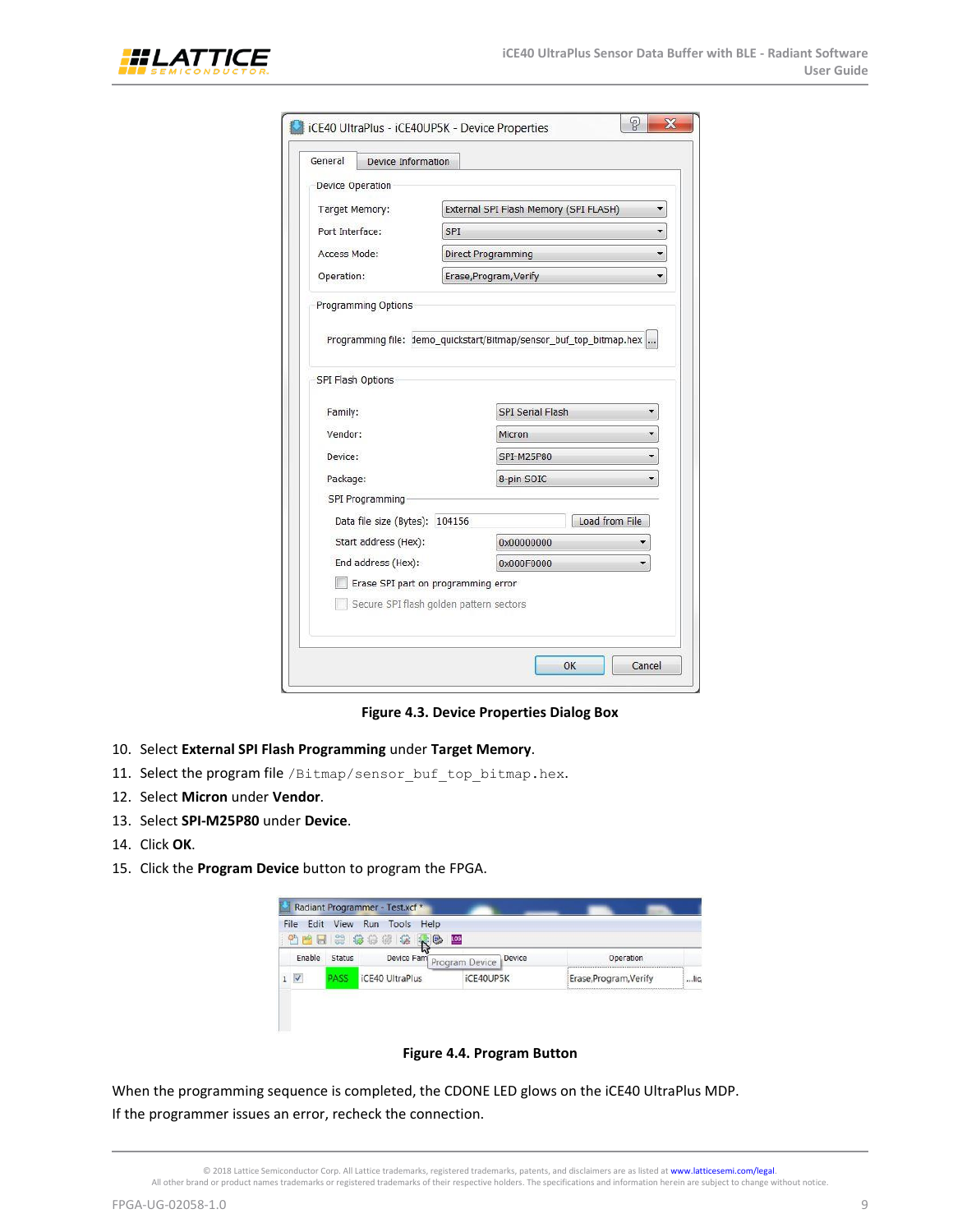

### <span id="page-9-0"></span>**4.2. Installing the Sensor Data Buffer BLE APK onto the Android Phone**

To install the APK (Android application package) onto the Android Phone:

- 16. In the Android phone, select **Settings > Security > Unknown sources**.
- 17. Connect the phone to a PC and copy the  $SensorBufferDemo \cdot$  apk to any directory on the phone.
- 18. On the phone, browse to the directory where the APK is copied and select it to install.
- <span id="page-9-1"></span>19. Deselect the **Unknown sources** option.

### **4.3. Connecting the iCE40 UltraPlus MDP to the Android Phone**

To connect the iCE40 UltraPlus MDP to the Android phone:

- 20. Power ON the iCE40 UltraPlus MDP and the Android phone
- 21. Disable Bluetooth on the phone.
- 22. Go to the Apps menu and select **Sensor Buffer Demo**.
- 23. In the message prompt to activate Bluetooth on the phone, press **Allow** as shown in [Figure 4.5.](#page-9-2)



**Figure 4.5. Activate Bluetooth Prompt**

- <span id="page-9-2"></span>24. Select the **iCE40UP-MDP** device to connect the iCE40 UltraPlus device in the vicinity.
- 25. If the top right text box displays **CONNECT**, it means that the device has been disconnected. Press **CONNECT** or press the back button to reconnect the device.

All other brand or product names are trademarks or registered trademarks of their respective holders. The specifications and information herein are subject to change without notice.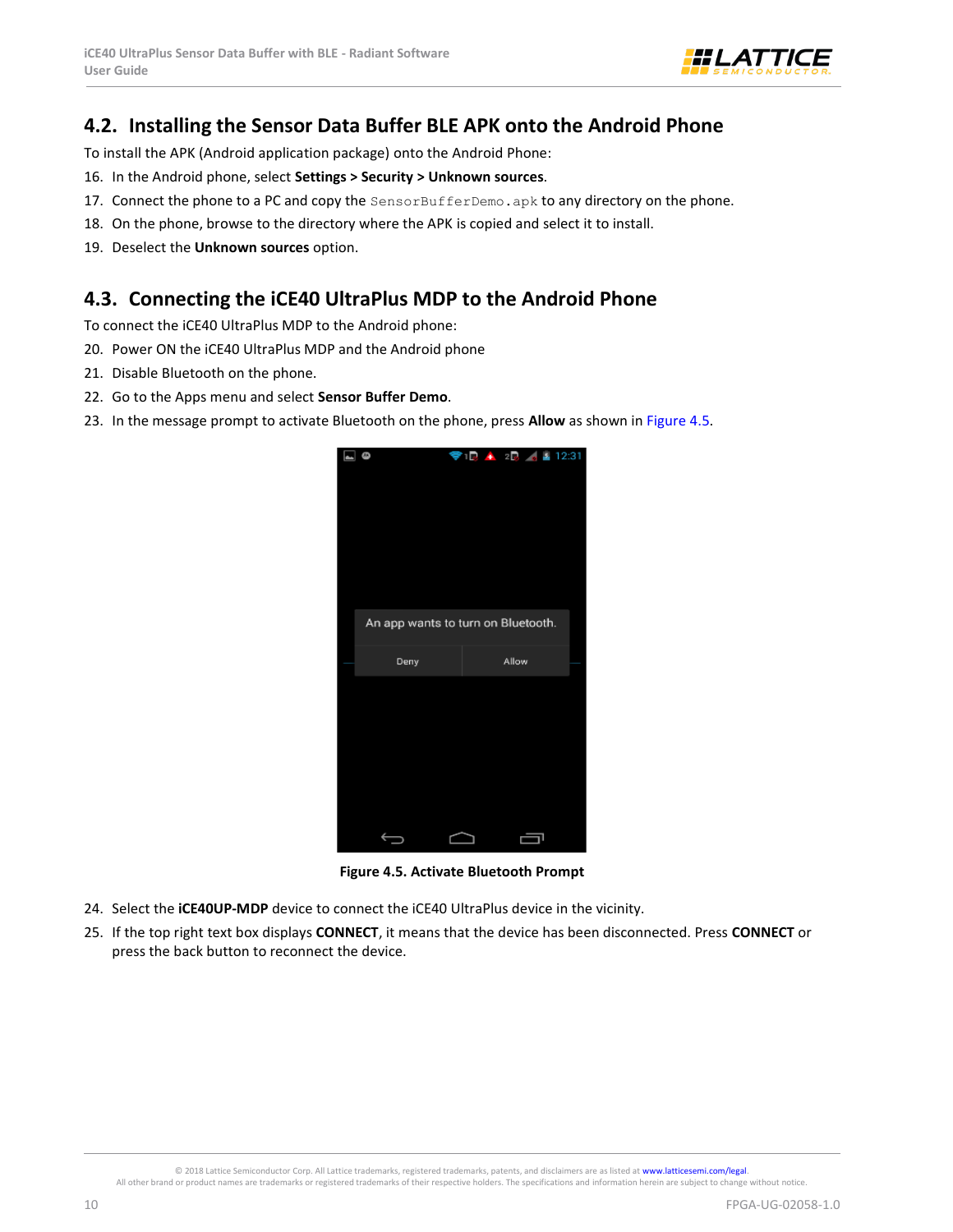

## <span id="page-10-0"></span>**5. Running the Demo**

Follow the steps in the previous sections so that the iCE40 UltraPlus MDP and the Android phone are ready with the necessary bitmap and application.

To run the demo:

26. Connect the Android phone application to the BLE device. Tap on the device that you want to connect with the application as shown in [Figure 5.1.](#page-10-1)



**Figure 5.1. BLE Device Scan** 

<span id="page-10-1"></span>27. Press the **Start Demo** button as shown in [Figure 5.2.](#page-10-2)



**Figure 5.2. Start Demo Button**

<span id="page-10-2"></span><sup>© 2018</sup> Lattice Semiconductor Corp. All Lattice trademarks, registered trademarks, patents, and disclaimers are as listed a[t www.latticesemi.com/legal.](http://www.latticesemi.com/legal)  All other brand or product names trademarks or registered trademarks of their respective holders. The specifications and information herein are subject to change without notice.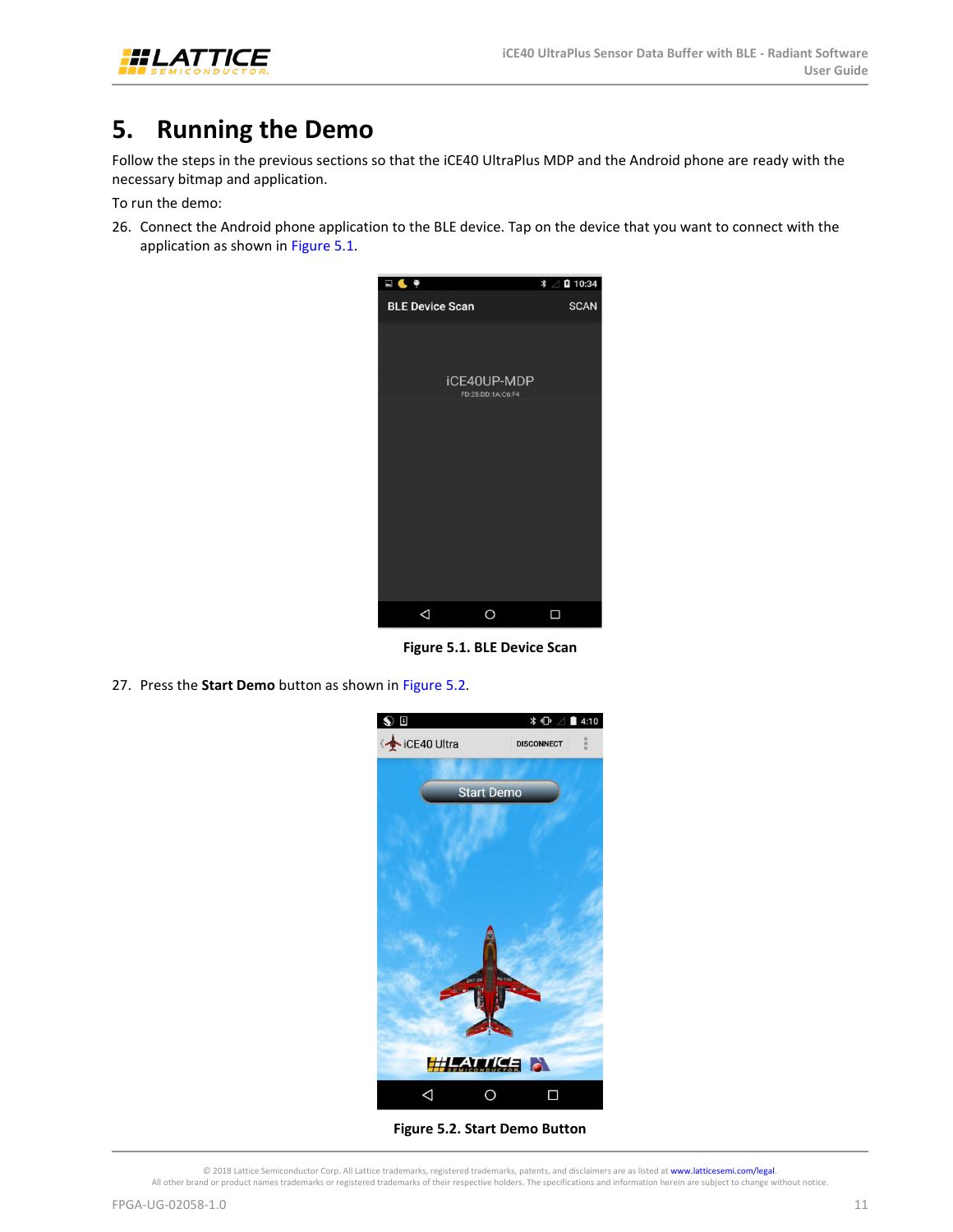

28. Press the **Airplane** button. The **FETCHING SENSOR DATA PLEASE WAIT** message is displayed as shown in [Figure](#page-11-0)  [5.3.](#page-11-0)



**Figure 5.3. Airplane Button**

<span id="page-11-0"></span>29. Move the MDP board for ten seconds until the LED stops blinking. The sensor data produced by the movement of the MDP board is recorded.

**Note:** The application waits for the interruption. Once interruption occurs, the application reads the sensor data from the buffer. Otherwise, the interface is reset and you need to press the **Airplane** button again.

30. If the data is collected successfully, the application uses these data to manipulate the 3D airplane image shown in [Figure 5.4.](#page-12-0) The movement of the airplane mimics the recorded movement of the MDP board in the previous step. This playback also lasts for ten seconds.

All other brand or product names are trademarks or registered trademarks of their respective holders. The specifications and information herein are subject to change without notice.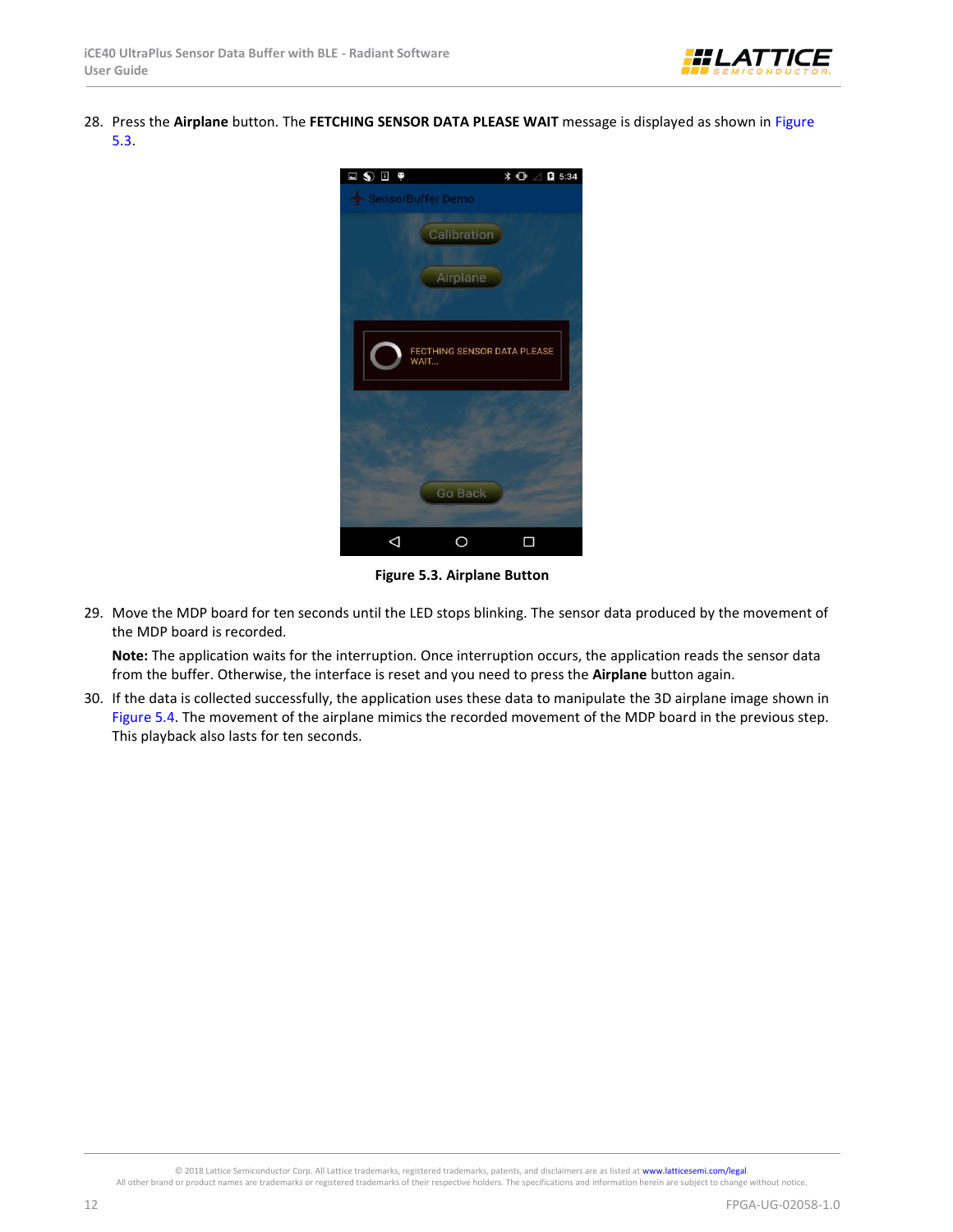



**Figure 5.4. Successful Operation**

<span id="page-12-0"></span>To test airplane movement again, press the Back button. The previous interface is displayed. Press on the **Airplane** button again as shown in [Figure 5.5.](#page-12-1)



**Figure 5.5. Interface is Reset**

<span id="page-12-1"></span>© 2018 Lattice Semiconductor Corp. All Lattice trademarks, registered trademarks, patents, and disclaimers are as listed at **www.latticesemi.com/legal**.<br>All other brand or product names trademarks or registered trademarks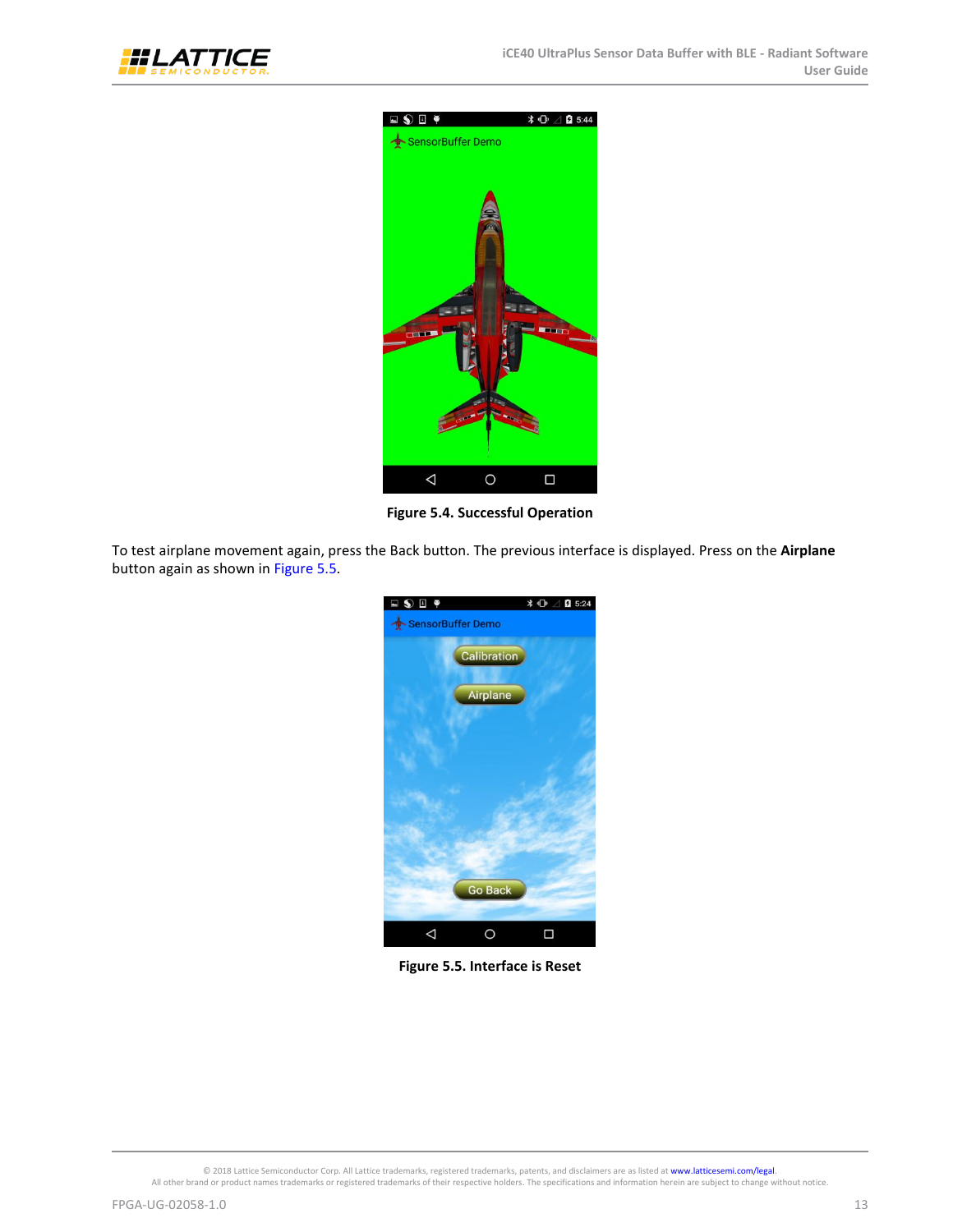

## <span id="page-13-0"></span>**Technical Support Assistance**

<span id="page-13-1"></span>For assistance, submit a technical support case a[t www.latticesemi.com/techsupport.](http://www.latticesemi.com/techsupport)

### **Revision History**

| Date      | Version       | <b>Change Summary</b> |
|-----------|---------------|-----------------------|
| June 2018 | 1.0<br>$\sim$ | Initial release.      |